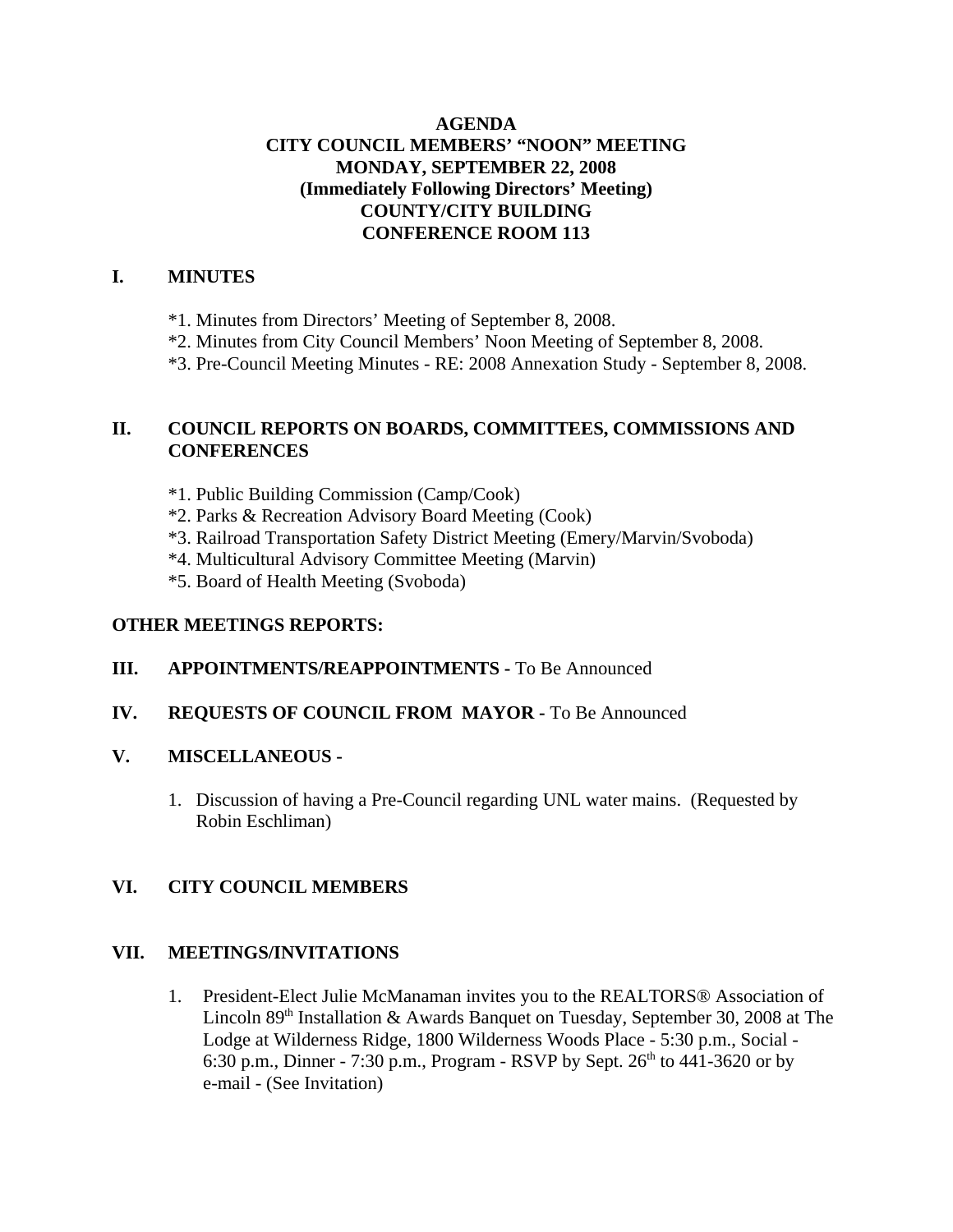- 2. Child Guidance Center 6<sup>th</sup> Annual Leader in Children's Mental Health Award Breakfast on Wednesday, October 15, 2008 from 7:30 a.m. to 8:45 a.m. at The Nebraska Club, 233 South  $13<sup>th</sup>$  Street,  $20<sup>th</sup>$  Floor of the U.S. Bank Building -Cost: \$15/person; \$100 for table of  $8$  - RSVP by Oct.  $8<sup>th</sup>$  with enclosed card -(See Invitation)
- 3. Retirement Celebration Party for Jim Weverka**,** Animal Control Division Manager, on Saturday, October 11, 2008 - Meet and greet any time after 5:00 p.m. - Cookout at 6:00 p.m. - Hosts: Judy and Brian Halstead, 7633 Bobcat Cr. - RSVP for accurate food count to 420-1730 (h) or by e-mail - (See Invitation)
- 4. Retirement Celebration Party for Margaret Remmenga, Public Works & Utilities Business Manager, on Wednesday, October 15, 2008 from 2:00 p.m. to 4:00 p.m. at the City/County Building,  $2<sup>nd</sup>$  floor - (See Invitation)
- 5. Lincoln Chamber of Commerce invites you to attend the following Ribbon Cuttings: - Please RSVP to Kathy Hale at 436-2385 or E-Mail: -
	- A.) Fallbrook, 570 Fallbrook I180 North bound to Hwy. 34 & North 1<sup>st</sup> or Fletcher - left on Fallbrook Road on Saturday, October 11, 2008 at 9:30 a.m.
	- B.) Dial Realty/Hampton Inn & Suites, 7343 Husker Circle on Wednesday, October 29, 2008 - 11:30 a.m., Ceremony - 12:00 p.m., Lunch
- 6. Joint Meeting of the Lincoln City Council and Omaha City Council on Thursday, October 23, 2008 from 2:00 p.m. to 4:00 p.m. at the Omaha Public Safety Training Center, Large Classroom, 11616 Rainwood Road, Omaha, Nebraska - (See Letter)

## **VIII. ADJOURNMENT**

## **\*HELD OVER FROM SEPTEMBER 15, 2008.**

ca092208/tjg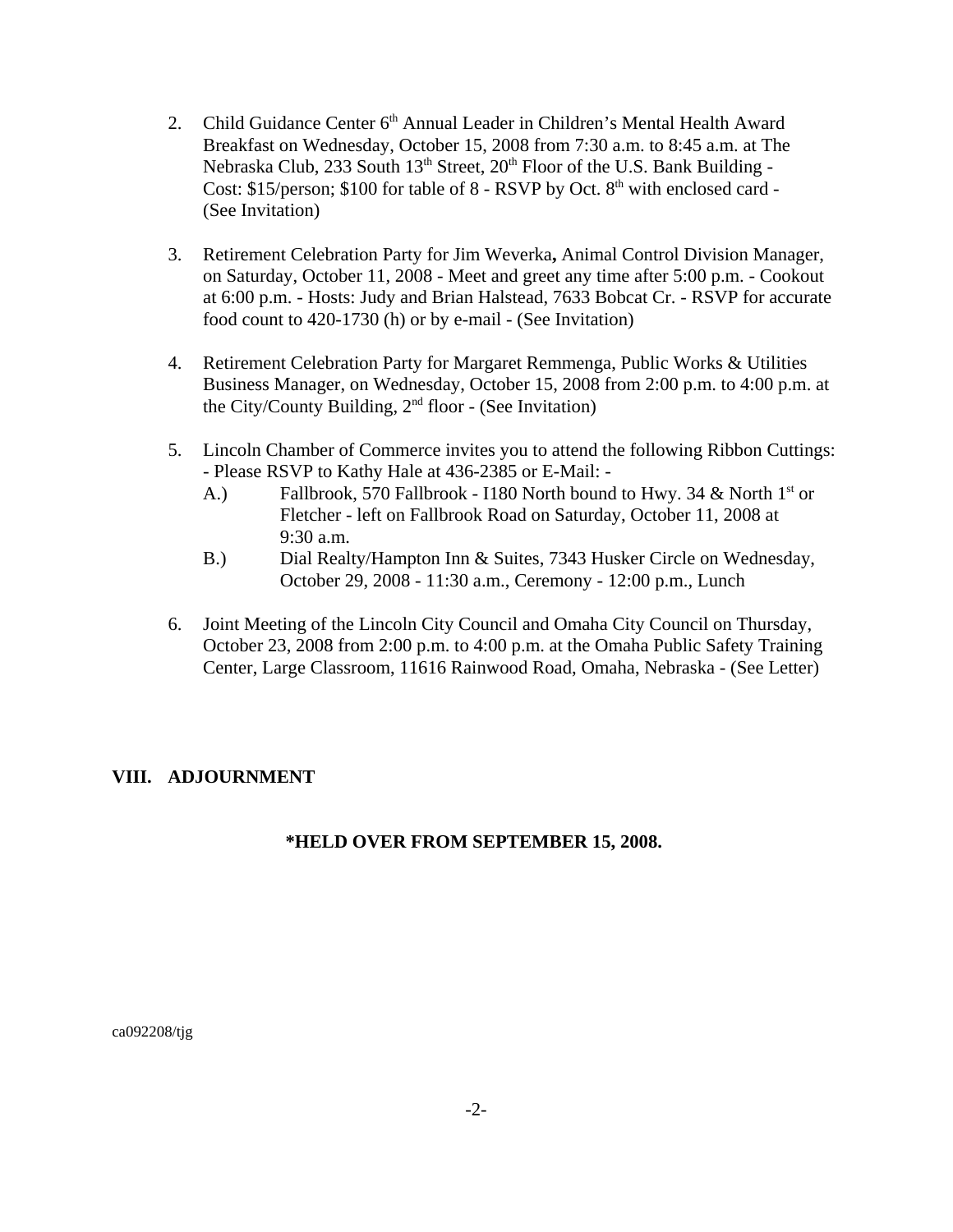### **MINUTES CITY COUNCIL MEMBERS' NOON MEETING MONDAY, SEPTEMBER 22, 2008**

| <b>Present:</b>        | Robin Eschliman, Chair           |
|------------------------|----------------------------------|
|                        | Doug Emery, Vice-Chair           |
|                        | Jon Camp                         |
|                        | Jonathan Cook                    |
|                        | John Spatz                       |
|                        | Ken Svoboda                      |
|                        | Dan Marvin                       |
| <b>Others Present:</b> | Rick Hoppe, Aide to the Mayor    |
|                        | Denise Pearce, Aide to the Mayor |
|                        | Trish Owen, Aide to the Mayor    |

The Nebraska Open Meeting Act posted on the rear wall of Room 113.

#### **I. MINUTES**

- \*1. Minutes from Directors' Meeting of September 8, 2008.
- \*2. Minutes from City Council Members' Noon Meeting of September 8, 2008.
- \*3. Pre-Council Meeting Minutes RE: 2008 Annexation Study September 8, 2008.

#### **IV. REQUESTS OF COUNCIL FROM MAYOR**

Recording secretary arrived at 11:15 am.

Decision to hold executive session on Monday, September 29, 2008 from 4:15 pm to 5:00 pm agreed upon. Svoboda mentioned the ILC meeting could be rescheduled in order not to conflict with the executive session.

#### **V. MISCELLANEOUS Discussion on having a Pre-Council regarding UNL water mains Robin Eschliman**

Eschliman stated Steve Masters, Public Utilities Administrator, had requested a pre-council but now states one isn't needed as the University wants to delay.

## **II. COUNCIL REPORTS ON BOARDS, COMMITTEES, COMMISSIONS AND CONFERENCES**

## **\*1**. **Public Building Commission Meeting Camp/Cook**

Cook stated they discussed the Juvenile Court space and the City Attorney's move to third floor. Secondly, the PBC Facilities Shop needs a new location and looking at the new jail land as a potential site. With the land available a shop would not interfere with any future jail, or parking, expansions. Thirdly, received a purchasing update with the City Attorney's office to conduct interviews September  $25<sup>th</sup>$  for architects and engineers on space design.

The PBC received report of vehicle damage in the north parking lot caused by concrete breaking loose from caulk joints. The PBC had held back money and will use for repair of this damage. Bike racks discussed with interest in secured and covered racks. Do have a number of racks and are buying one for the Public Defender's office. Concerns of bicycles in the building discussed. Cook reported the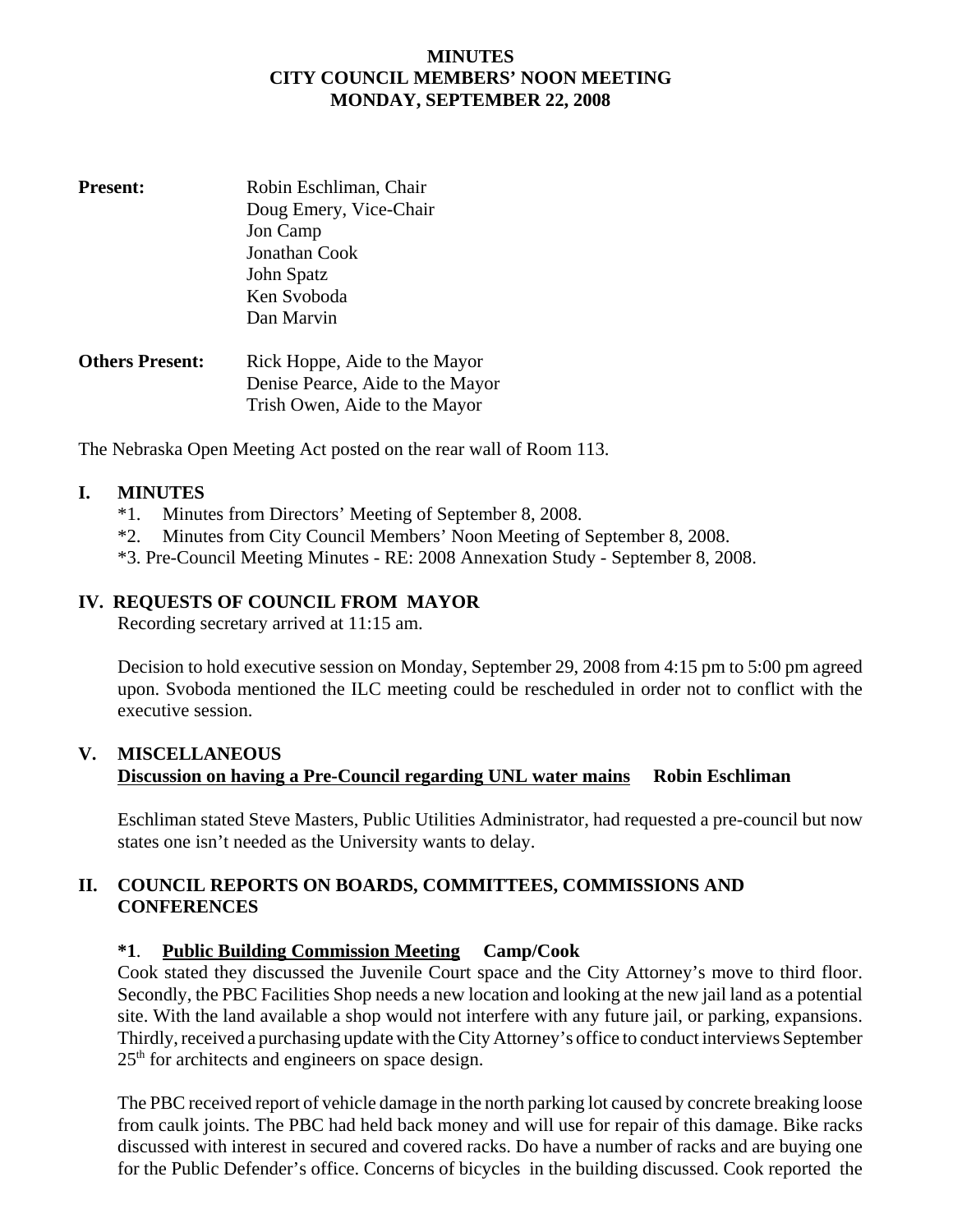State Patrol is leaving the 233 building. The State Treasurer still occupies space and Ahlberg, Emergency Management, is being approached to rent space.

## **\*2**. **Parks & Recreation Advisory Board Meeting Cook**

Echo Park at 48<sup>th</sup> and Holdrege Streets discussed. The park is a drainage way, not actively used, but there is interest in keeping as a green space. Madison's, adjacent to the park, would like to turn it into a miniature golf course. The committee unsure whether to sell or lease with the recommendation to lease the land to Madison's.

Cook stated they discussed Densmore Park. Some environmental groups expressed interest in raising money to help acquire land adjacent to Densmore. The Board's first priority is acquiring flood plain land by Wilderness Park and the railroad, then a smaller piece, with a third priority being a larger piece of land. The Department of Roads owns the land by the railroad track. Conversed on possible development connecting to the Ruskin Place development, with Ruskin Place access previously discussed, and not sure how many units can be added.

## **\*3**. **Railroad Transportation Safety District Meeting Emery/Marvin/Svoboda**

Svoboda stated a reconsideration vote passed and also voted on appropriating \$200,000 for the West Haymarket railroad track closure and realignment, which passed 4/2. Budget issues discussed and had a quiet zone update. Emery added regarding the quiet zones they hoped to have all infrastructure poured by the end of the year, and by spring would have the clocks and horns at 35<sup>th</sup> and Adams hooked up. Svoboda commented we will be the first in Nebraska to have a quiet zone, and one of the first in the country going through the whole process.

## **\*4**. **Multicultural Advisory Committee Meeting Marvin**

The Committee had discussion on the affirmative action vote, with some members concerned with the ballot language. Marvin stated the vote in November will likely result in the end of affirmative action in the state. Only very few states have done and it is unchartered territory. Concern with this being negative to the state, with an example of having trouble recruiting people to Nebraska. Marvin stated they did have election of officers.

# **\*5**. **Board of Health Meeting Svoboda**

Svoboda stated they received an update from Joan Anderson, Lancaster County Medical Society, on the Medicaid program taken over by her organization which is running extremely well. Anderson expressed gratitude for the support received from the City, as well as the City-County Health Department. The divisional monthly presentation was from Animal Control, explaining and outlining responsibilities of Animal Control.

Received a photo voice presentation provided through a grant which gave cameras to the Everett elementary students, who took photos of their school neighborhood. Traffic and other issues stressed with the children working with the University. Hoppe added we were one of fifty cities, nationally, to receive the grant to enable them to do the program.

# **OTHER MEETINGS REPORTS:**

## **Federal Fly-In Camp**

Camp stated he and Mayor Beutler were two elected officials, along with approximately 30 other people attending from Lincoln, including the Governor. The group from Omaha included the Mayor, two city council members, and other interested parties, totaling 120.